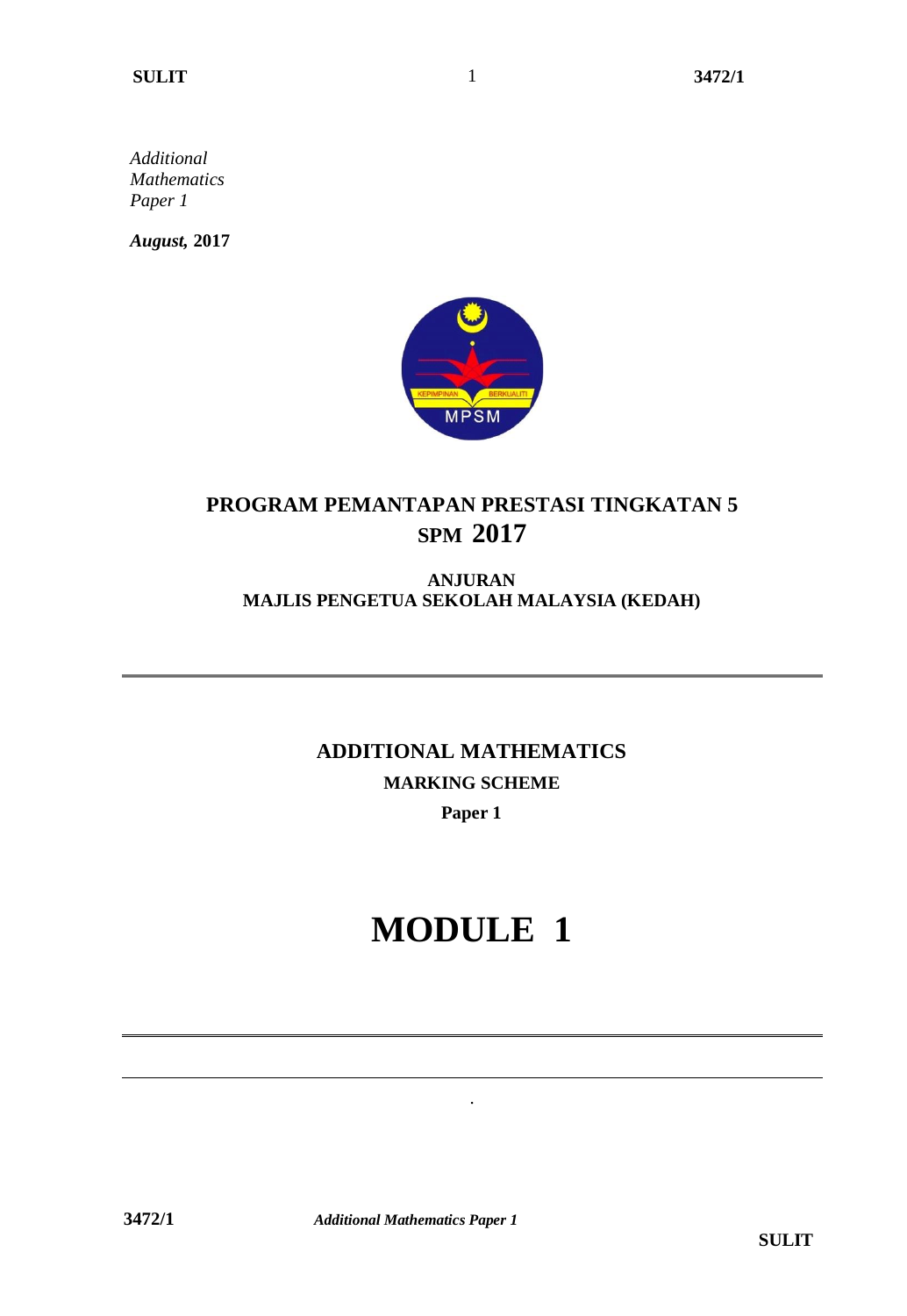#### **PROGRAM PEMANTAPAN PRESTASI TINGKATAN 5 SPM 2017 Marking Scheme Additional Mathematics Paper 1 MODUL 1**

| <b>Question</b>  | <b>Solution/ Marking Scheme</b>                                                    | Answer               | <b>Marks</b>   |
|------------------|------------------------------------------------------------------------------------|----------------------|----------------|
| $\,1\,$          |                                                                                    | (a) $f(t) = 36 + 7t$ | $\mathbf{1}$   |
|                  | ( <i>b</i> ) B1 : $f(t) = 64$                                                      | ( <i>b</i> ) $t = 4$ | $\overline{2}$ |
|                  |                                                                                    |                      |                |
| $\sqrt{2}$       |                                                                                    | (a)<br>$\mathbf{1}$  | $\mathbf{1}$   |
|                  | ( <i>b</i> ) B1 : $q(x-2)$                                                         | ( <i>b</i> ) $3x-14$ | $\overline{2}$ |
|                  |                                                                                    |                      |                |
| 3                | B2: $m=3$ or $k=10$                                                                |                      |                |
|                  | B1: $\frac{3}{2a+k} = x$ or $\frac{2a+k}{3} = \frac{1}{x}$                         | $m=3$ and $k=10$     | 3              |
| $\overline{4}$   | B2: $(3)^2 - 2(2)$                                                                 |                      |                |
|                  | B1 : $\alpha + \beta = 3$ $\alpha\beta = 2$ or $(\alpha + \beta)^2 - 2\alpha\beta$ | 5                    | 3              |
|                  |                                                                                    |                      |                |
| $\overline{5}$   |                                                                                    |                      |                |
|                  | B2: $(2h-3)^2 - 4(1)(h^2 + 1) < 0$<br>B1: $(2h-3)^2 - 4(1)(h^2 + 1)$               | $h > \frac{5}{12}$   | 3              |
|                  |                                                                                    |                      |                |
|                  |                                                                                    |                      |                |
| $\boldsymbol{6}$ | B2: $(x+4)(x-3) > 0$<br>B1: $(x+4)(x-3)$                                           |                      |                |
|                  |                                                                                    | $x^2 + x - 12 > 0$   | 3              |
|                  |                                                                                    |                      |                |
| $\overline{7}$   |                                                                                    | (a) 27               |                |
|                  | (a) B1 : $2^{3y}$<br>(b) B1 : $\frac{4^y}{4}$ or $2^{2y}$                          | $\frac{1}{4}$<br>(b) | $\mathfrak{Z}$ |
|                  |                                                                                    |                      |                |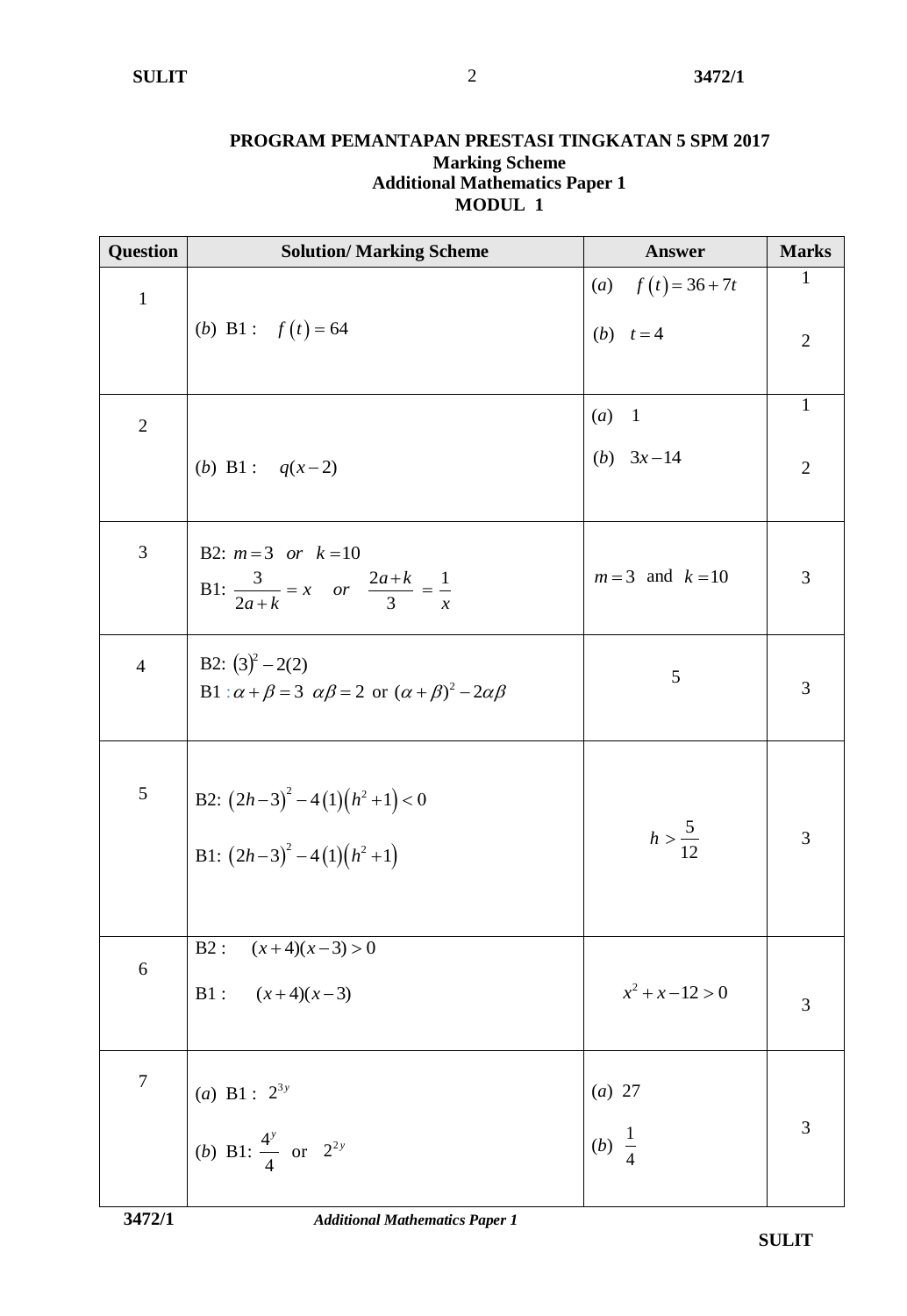| $8\,$ | B3: $\frac{4\log_{m}2 + \log_{m}3}{\log_{m}2 - \log_{m}3}$<br>B2: $\log_m 2^4 + \log_m 3$ or $\log_m 2 + \log_m 3$<br>B1: $\frac{\log_{m}48}{\log_{m}6}$                           | $\frac{4x+y}{2}$<br>$x + y$                                   | $\overline{4}$          |
|-------|------------------------------------------------------------------------------------------------------------------------------------------------------------------------------------|---------------------------------------------------------------|-------------------------|
| 9     | (a) B1 : $2\sin \theta \cos \theta$                                                                                                                                                | $\frac{7}{25}$<br>(a)                                         | $\overline{2}$          |
|       | (b) B1: $\cos 2\theta = \frac{24}{25}$ or $\cos 2\theta = 2\cos^2 - 1$                                                                                                             | (b) $\sqrt{\frac{49}{50}}$                                    | $\overline{2}$          |
| 10    | B2: $180\,000 + (n-1)(16\,200)$<br>B1: $a = 180000$ or $d = 16200$                                                                                                                 | $n = 13$                                                      | 3                       |
| 11    | B2: $a = \frac{20}{7}$ , or $d = \frac{20}{7}$<br>B1: $T_1 + T_3 + T_5 + T_7 + T_9 + T_{11} + T_{13} = 140$ or<br>$S_{14} - (T_1 + T_2 + T_5 + T_7 + T_9 + T_{11} + T_{13}) = 160$ | $a = \frac{20}{7},$<br>$d = \frac{20}{7}$<br>(both)           | 3                       |
| 12    | B2: $\frac{2}{1-\frac{1}{k}}$<br><b>B1:</b> $r = \frac{1}{k}$                                                                                                                      | $\frac{2k}{k-1}$                                              | 3                       |
|       |                                                                                                                                                                                    |                                                               | $\mathbf{1}$            |
| 13    | ( <i>b</i> ) B2: $k=5$ or $p=\frac{5}{2}$<br>B1: $5p-2p^2=0$                                                                                                                       | (a) $\frac{y}{x} = k - 2x$<br>(b) $k = 5$ , $p = \frac{5}{2}$ | $\overline{\mathbf{3}}$ |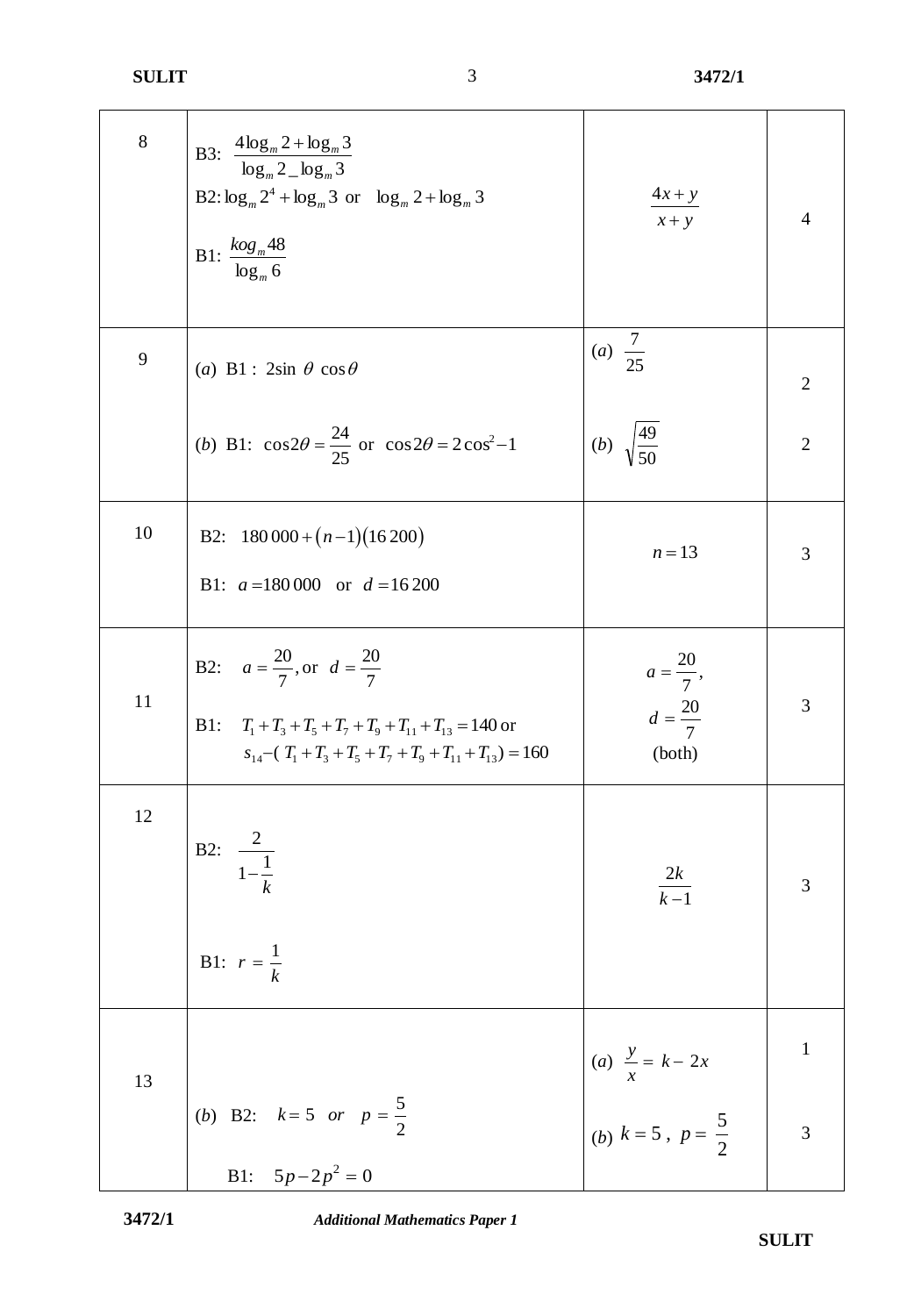| 14     | B2: $m_{BC} = -1$ or $y - 5 = -1(x - 0)$<br>B1: B(0,5) or $m_{AB} = 1$              | $y = -x + 5$                                       | 3              |
|--------|-------------------------------------------------------------------------------------|----------------------------------------------------|----------------|
| 15     | (b) B1 : $48h-96-6h^2 = 0$ or $(-h+4)(h-4) = 0$                                     | straight line<br>(a)<br>$(b)$ 4                    | $\mathfrak{Z}$ |
| 16     | B1: Share R                                                                         | Share R<br><b>AND</b><br><b>Largest Dispersion</b> | $\overline{2}$ |
| $17\,$ | B2: Draw vector $3a$ and $-2b$ correctly<br>B1: Draw vector $3a$ or $-2b$ correctly |                                                    | 3              |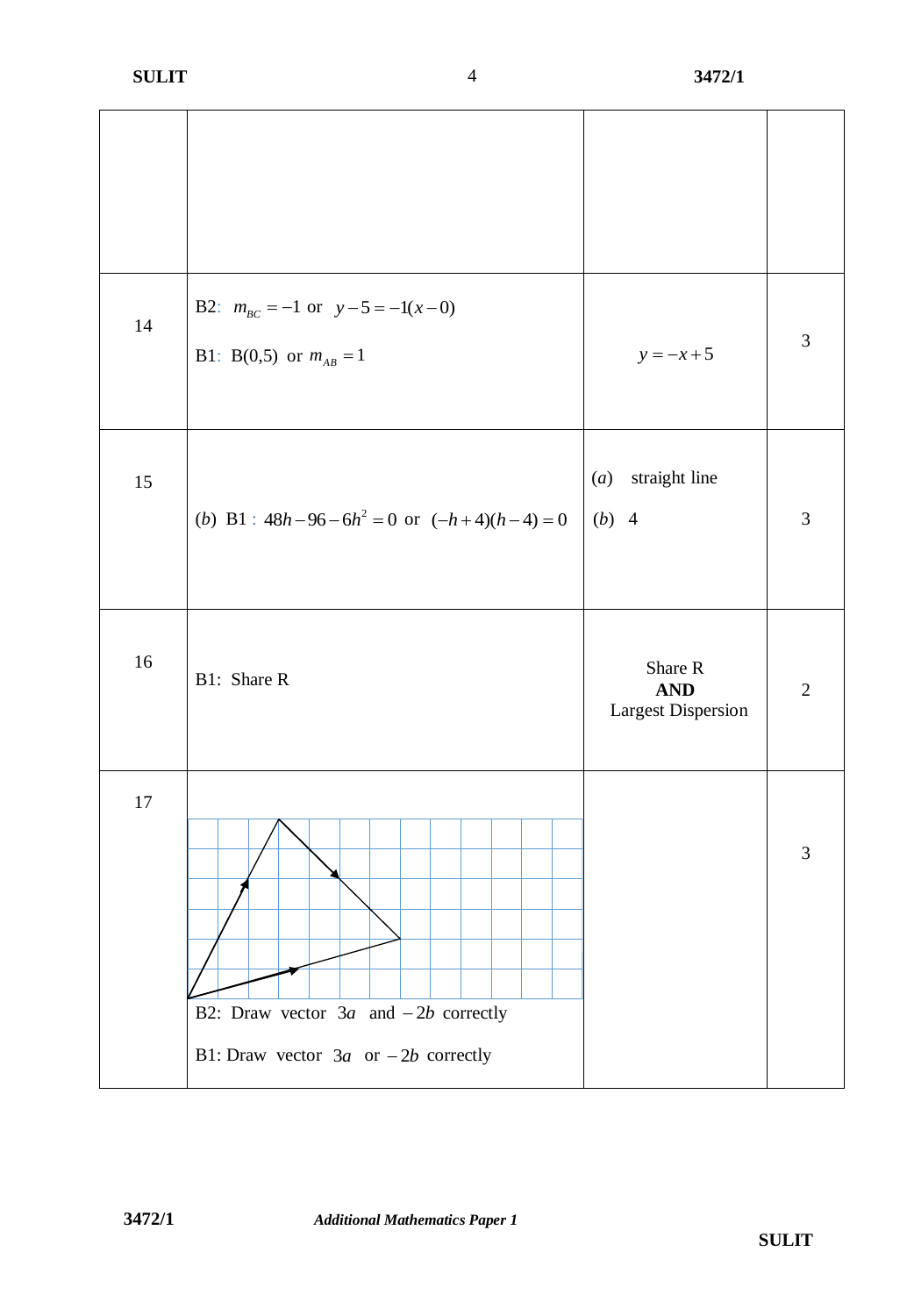| 18 |                                                                                                                                                                                                                                                                        | (a) $\overrightarrow{PS}$ = 5y | $\mathbf{1}$   |
|----|------------------------------------------------------------------------------------------------------------------------------------------------------------------------------------------------------------------------------------------------------------------------|--------------------------------|----------------|
|    | (b) B2: $\overrightarrow{PT} = \frac{1}{4}\overrightarrow{PR}$ or $\overrightarrow{RT} = \frac{3}{4}\overrightarrow{RP}$<br>B1: $\overrightarrow{QT} = \overrightarrow{QP} + \overrightarrow{PT}$ or $\overrightarrow{QT} = \overrightarrow{QR} + \overrightarrow{RT}$ | (b) $-9x+\frac{5}{4}y$         | 3              |
| 19 | B1: $\frac{1}{2}r^2\theta = s^2$ or $\frac{1}{2}sr = s^2$ or $\frac{1}{2}r = s$                                                                                                                                                                                        | 1:2                            | $\overline{2}$ |
| 20 | B2 : $\frac{1}{2}(3+7) \times 3$ -11<br>B1: $\frac{1}{2}(3+7) \times 3$                                                                                                                                                                                                | $\overline{4}$                 | 3              |
| 21 | B2: $k(3)-12=0$<br>B1: $kt-12=0$                                                                                                                                                                                                                                       | $\overline{4}$                 | 3              |
| 22 | (a) B1: $\frac{1}{2} \times 3h \times 8h \times \sin 3\theta^{\circ}$                                                                                                                                                                                                  | (a) $6h^2$                     | $\overline{2}$ |
|    | ( <i>b</i> ) B1: $\frac{dA}{dh} = 12h$ or $\frac{dA}{dt} = \frac{dA}{dh} \times \frac{dh}{dt}$                                                                                                                                                                         | (b) $9h$                       | $\overline{2}$ |